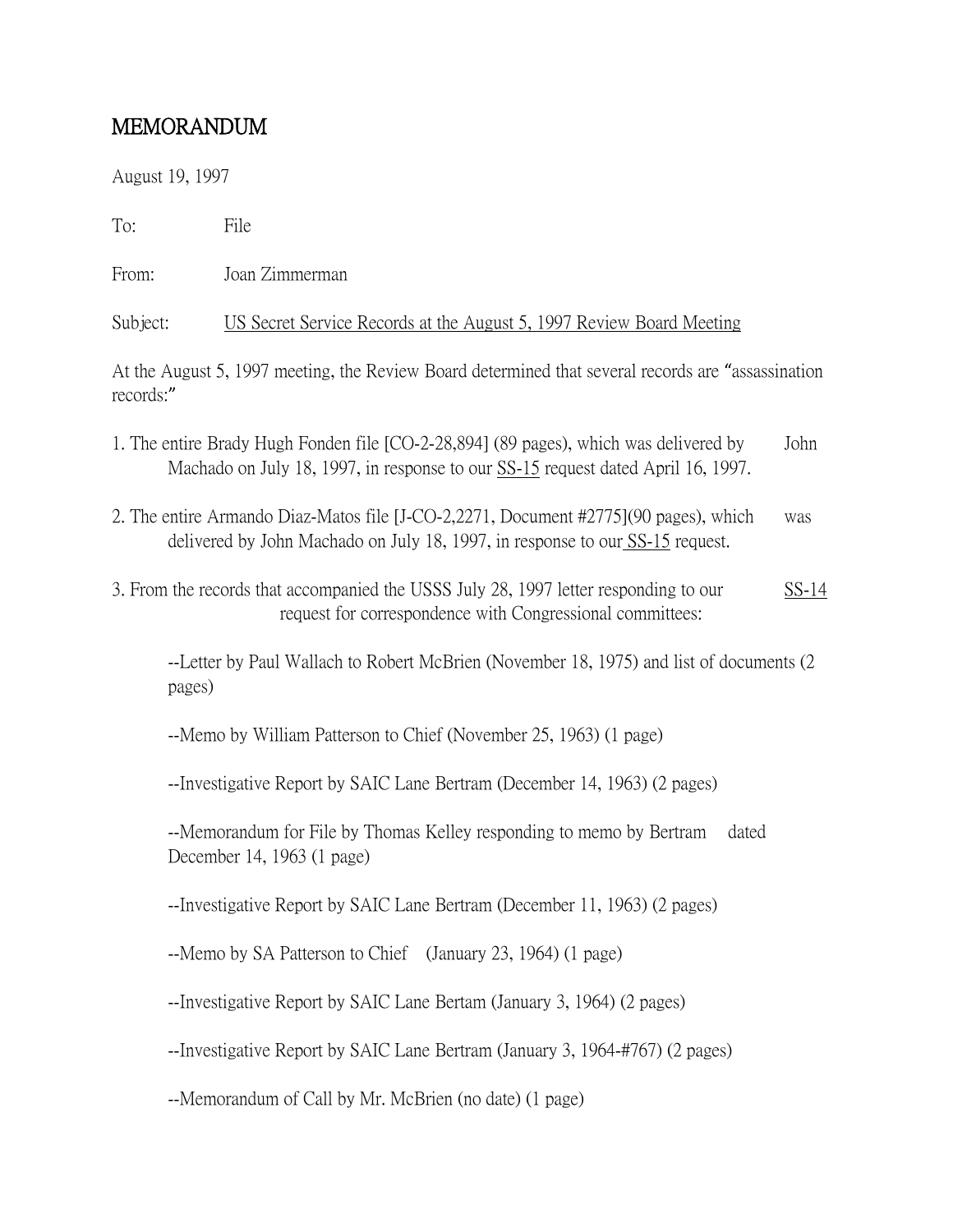--Memo to File by Robert Kyanko (November 21, 1978) (1 page)

--Letter by Frank Church and John Tower to H. Stuart Knight (June 27, 1975) (1 page) with attached "First Secret Service Document Request" (3 pages)

--Letter by Richard R. Albrecht to Mr. Chairman [Frank Church] (August 8, 1975) (4 pages)

--Memo by Chief to SAIC Young (August 17, 1965) (1 page)

Total: 203 pages

Total pages of USSS materials since January, 1996: 8200.